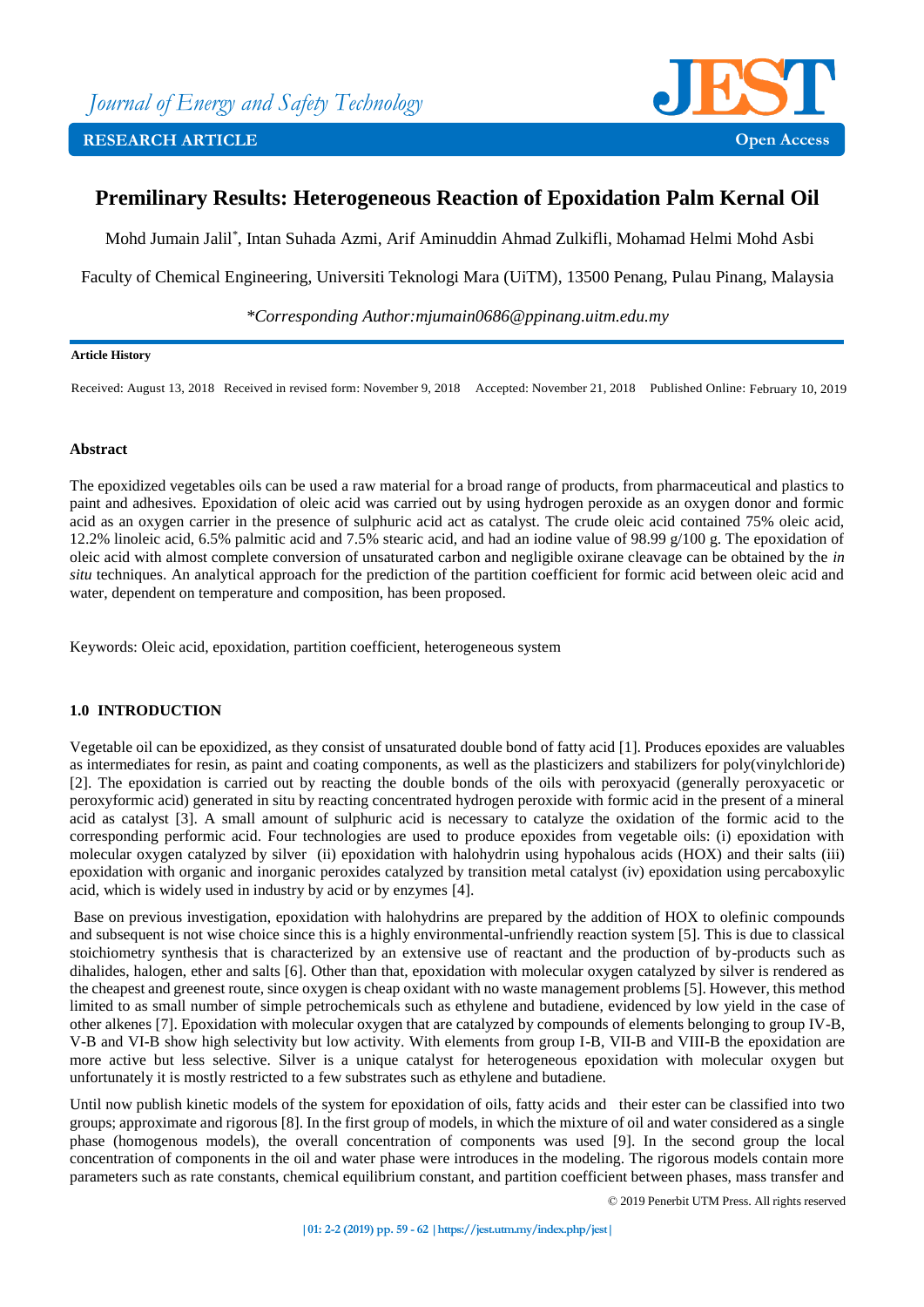interfacial areas. For this reason, the purpose of this paper is for studies on epoxidation of oleic acid with provided preliminary result for reaction kinetic of heterogeneous system of epoxidation.

## **2.0 METHODOLOGY**

## **2.1 Material**

Crude oleic acid was purchased from Chung Chemical Sdn. Bhd. Aqueous hydrogen peroxide (30%), formic acid, sulfuric acid, sodium hydroxide and phosphorus acid were all purchased from Merck Sdn. Bhd.

## **2.2 Methods**

Oleic acid, formic acid and sulphuric acid was added into a reactor and temperature was raised until stabilized. The hydrogen peroxide was then added drop by drop at room temperature while stirring continues. After preselected time intervals, 5-ml samples were taken out of the reactor determine the reaction advance. The detailed methodology has been shown in a previous study [10]. Iodine value of the crude oleic acid sample was calculated based on Eq. 1 in accordance with AOCS Official Method C Id-92:

IV (g I<sub>2</sub>/100 g sample) = 
$$
\frac{(B-S)x N_{\text{Na2s2o3}} \times 12.69}{\text{mass of crude eleic acid,g}}
$$
 (1)

where B = volume of titrant for blank (mL), S = volume of titrant for sample (mL) and  $N_{N_A/25203}$  = normality of sodium thiosulphate solution.

Partition coefficients for formic acid between oil and water was measured by mixing different amounts of oil, water and formic acid in glass-stopper Erlenmeyer flask. The Erlenmeyer was placed in a shaker bath, which had temperature control. After 3h of mixing, the shaking was stopped and the aqueous and oil phases were allowed to separate at the desired temperature. Each sample was titrated with sodium hydroxide with used phenolphthalein as indicator.

### **3.0 RESULTS AND DISCUSSION**

#### **3.1 Iodine test**

Analytical method was conducted with the objective to measure the iodine value (IV) of the raw material used in the reaction, crude oleic acid (Palmac 770). Iodine value determined the degree of unsaturation of fatty acid reacted with iodine compound [11]. It is measured in term of grams of iodine absorbed per 100g of sample (g  $I_2/100$  g sample). The results are shown in Table 1. With high iodine value, it shown oleic acid sitbale use as raw meterials for production of epoxide.

| Run 1 | B(mL) | S(mL) | $Na2S2O3$ | <b>Oleic Acid</b> | <b>Iodine Value</b> |
|-------|-------|-------|-----------|-------------------|---------------------|
|       | 3.7   | 1.95  | 0.980     | 0.224             | 97.150              |
| 2     | 3.7   | 1.9   | 0.980     | 0.210             | 106.60              |
| 2     | 3.7   | 2.05  | 0.980     | 0.220             | 93.320              |
|       | 98.99 |       |           |                   |                     |

| Table 1. Iodine value of crude oleic acid (Palmac 770) |  |  |  |  |  |
|--------------------------------------------------------|--|--|--|--|--|
|--------------------------------------------------------|--|--|--|--|--|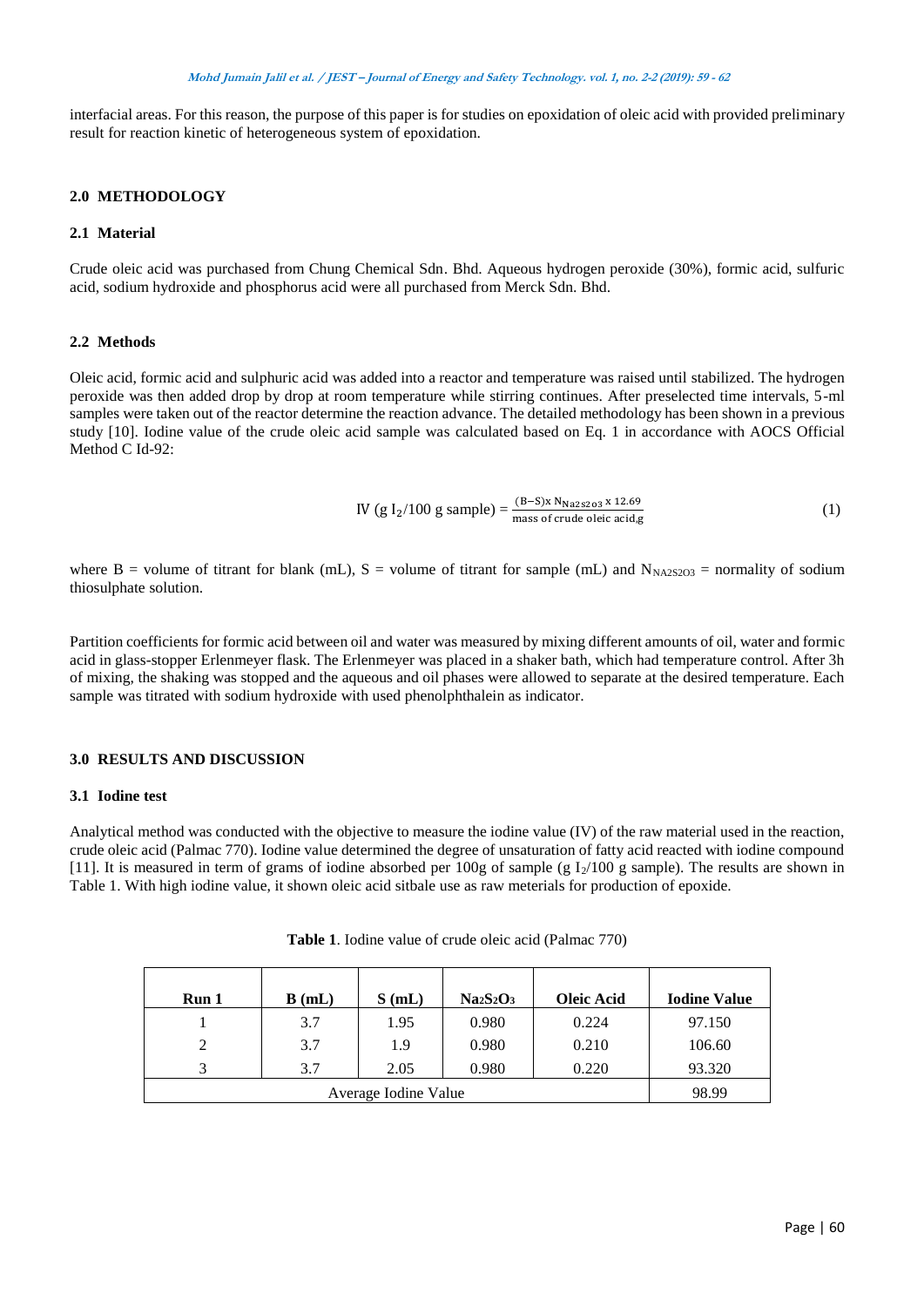## **3.2 Partition Coefficients**

An analytical approach for the prediction of the partition coefficient for formic acid between oleic acid and water dependent on the temperature and composition has been proposed. For those working system, the partition coefficients for formic acid increases with the increases the temperature as mentioned in previous work. During oil extraction from the formic acid compound are distributed between the oil and aqueous phases. It is important to determine the partition coefficients of these compounds on oil/water mixtures because their concentration has beneficial affect on the stability and properties of the oil. Then the process will be continue with polols production after epoxidation with aadding of hydroxyl group besouse the cost is unexpensive and have good effectiveness. The results are shown in Table 2.

|                     | Calculated coefficient formic acid |           |           |       |  |  |
|---------------------|------------------------------------|-----------|-----------|-------|--|--|
| Temp. $(C^{\circ})$ | Mixture                            |           |           |       |  |  |
|                     |                                    | Reading 1 | Reading 2 | Mean  |  |  |
|                     | E1                                 | 0.55      | 0.56      | 0.555 |  |  |
| 35                  | E2                                 | 0.62      | 0.59      | 0.603 |  |  |
|                     | E <sub>3</sub>                     | 0.65      | 0.62      | 0.635 |  |  |
|                     | E1                                 | 0.59      | 0.51      | 0.546 |  |  |
| 55                  | E2                                 | 0.62      | 0.533     | 0.577 |  |  |
|                     | E3                                 | 0.56      | 0.68      | 0.628 |  |  |

**Table 2**. Partition coefficient values of formic acid determined experimentally

<sup>a</sup> E1, E2 and E3 mixtures of oleic acid, formic acid and water were of the following composition given in: 100.0, 13.8 and 107.1; 100.0, 20.6 and 107.1; and 100.0, 27.6 and 107.1, respectively

#### **4.0 CONCLUSION**

The result from this study shows that the epoxidation was carried out at moderate temperature (55 °C) with the minimum epoxide degradation. Iodine value are best parameters to identify tha pyscical characterization of epoxide based palm oil since most the epoxide useful for lubricant and cosmetic products. The kinetic parameters vary with temperature and useful for the scale-up production of epoxidized oleic acid using the *in situ* technique.

#### **Acknowledgment**

The authors would like to thank the Ministry of Education Malaysia and IRES with registration number is 600-IRMI/PTB 5/3 (016/2017). The authors also gratefully acknowledge use of services and facilities of Faculty of Chemical Engineering, Universiti Teknologi MARA, Malaysia.

#### **References**

- [1] Jalil, M. J., N. Mohamed, S. K. Jamaludin, A. M. Som, and A. R. Mohamad Daud. 2014. Epoxidation of Palm Kernel Oil-Based Crude Oleic Acid. *Advanced Materials Research.* 906: 125-130.
- [2] Carmona, M., J. C. De Haro, I. Izarra, and J. F. Rodríguez. 2016. Modelling the Epoxidation Reaction Of Grape Seed Oil By Peracetic Acid. *Journal of Cleaner Production*. 138: 70–76.
- [3] Jalil, M. J., S. K. Jamaludin, and I. S. Azmi. 2017. Characterization of Epoxidation of Palm Kernel Oil based on Crude Oleic Acid. *Journal of the International Flame Research Foundation.* 201606: 1-9.
- [4] Jalil, M. J. et al., 2017. An Overview of Epoxidation of Vegetable Oils with Peracid-Reaction Mechanism. *Recent Innov.Chem. Eng*. 10: 1–8.
- [5] Okieimen, F. E., O. I. Bakare, and C. O. Okieimen. 2002. Studies on the Epoxidation of Rubber Seed Oil. *Industrial Crops and Products*. 15: 139– 144.